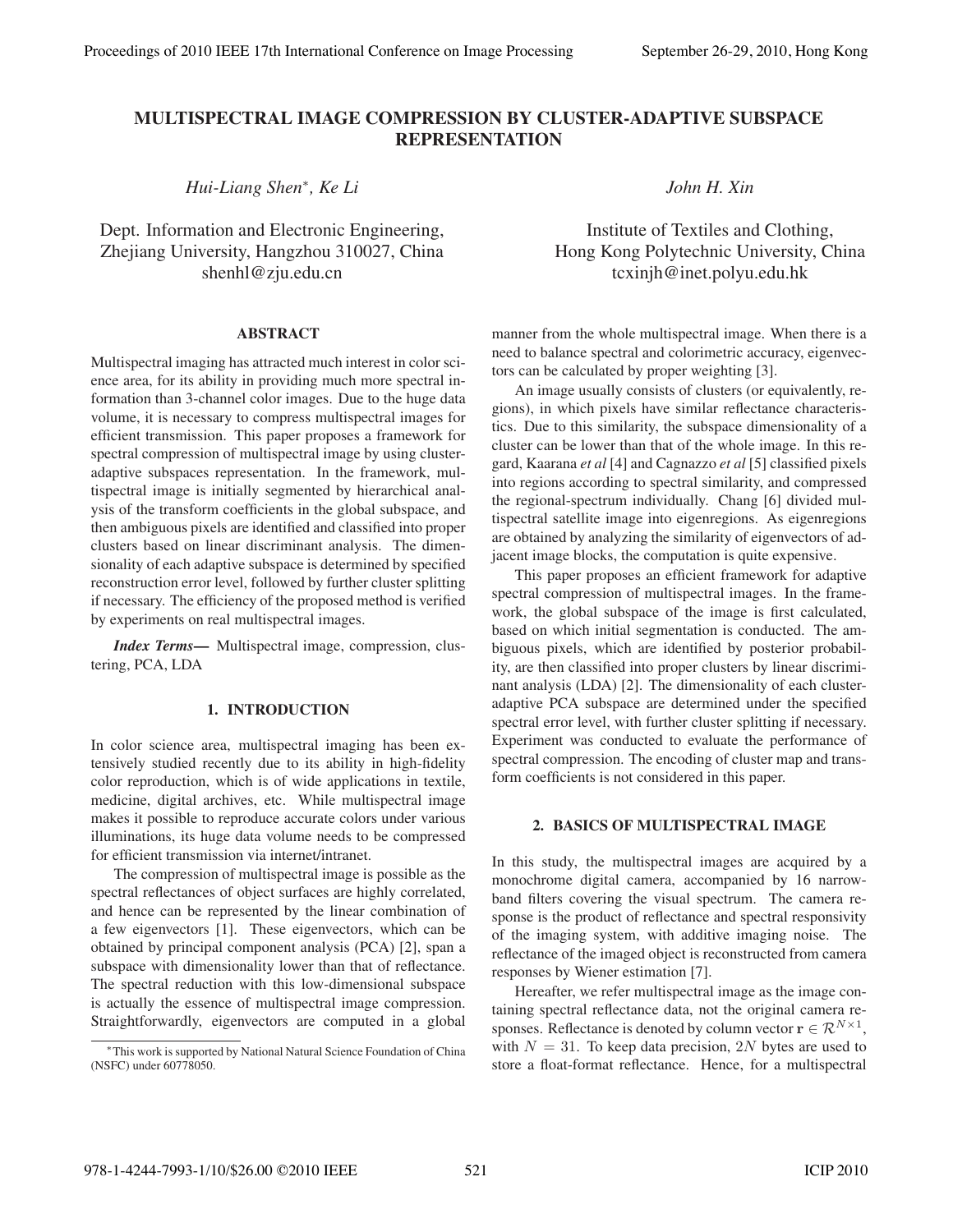image with  $L$  pixels, the overhead storage in bytes is

$$
Q_0 = 2NL.\t(1)
$$

#### 3. GLOBAL PCA-BASED COMPRESSION

For global PCA-based multispectral compression, PCA is applied on the whole image to obtain the global subspace. Let  $r_l$ be the reflectance of the *l*th ( $1 \le l \le L$ ) pixel, the covariance matrix is

$$
\mathbf{C} = \frac{1}{L} \sum_{l=1}^{L} (\mathbf{r}_l - \overline{\mathbf{r}}) (\mathbf{r}_l - \overline{\mathbf{r}})^{\mathsf{T}}.
$$
 (2)

where  $\bar{\mathbf{r}} \in \mathcal{R}^{N \times 1}$  is the mean reflectance of the image. It is clear that matrix  $C \in \mathcal{R}^{N \times N}$  is semi-definite. By singular value decomposition,

$$
U\Lambda U^{T} = C,
$$
 (3)

where matrix  $\mathbf{U} \in \mathbb{R}^{N \times N}$  consists of eigenvectors  $\mathbf{u}_j \in \mathbb{R}^{N \times N}$  $\mathcal{R}^{N\times 1}$ ,  $(1 \leq j \leq N)$ , and diagonal matrix  $\mathbf{\Lambda} \in \mathcal{R}^{N\times N}$  contains the corresponding eigenvalues  $\lambda_i$ . Due to the high correlation, reflectance can be represented by a subspace spanned by a small number,  $D_0(1 \leq D_0 \leq N)$ , of eigenvectors,

$$
\mathbf{r} = \sum_{j=1}^{D_0} a_j \mathbf{u}_j + \overline{\mathbf{r}}.\tag{4}
$$

Accordingly, the overhead storage of the global PCAbased compression method is

$$
Q_{\rm G} = 2D_0 L + 2D_0 N. \tag{5}
$$

The first and second terms on the right hand side represent the overheads for coefficients and eigenvectors, respectively. Accordingly, the compression ratio (CR) is computed as

$$
\eta_{\rm G} = Q_0/Q_{\rm G}.\tag{6}
$$

## 4. PROPOSED FRAMEWORK

The basic idea of the proposed framework is to separate multispectral image into  $K$  clusters which contain similar reflectances, and then compress these reflectances by the cluster-adaptive subspaces. As  $K$  is less than 255 for the multispectral image in this study, the cluster label of a pixel can be represented by one byte. If the kth cluster contains  $L^{(k)}$  pixels and the dimensionality of the corresponding subspace is  $D^{(k)}$ , the overhead storage is

$$
Q^{(k)} = 2D^{(k)}L^{(k)} + 2D^{(k)}N + L^{(k)},\tag{7}
$$

where the first and second terms on the right hand side are similar to those in Eq. 5, and the storage of pixel labeling is equal to  $L^{(k)}$ . Then the total overhead storage for all clusters is

$$
Q_{\rm A} = \sum_{k=1}^{K} Q^{(k)} = L + 2 \sum_{k=1}^{K} D^{(k)} (L^{(k)} + N), \quad (8)
$$

and the CR is calculated as  $\eta_A = Q_0/Q_A$ .

#### 4.1. Initial segmentation

The fundamental issue of cluster-adaptive image compression is to separate the image into different non-overlapping regions. However, the direct segmentation of a high-dimensional image is a difficult problem, especially when the number of regions are not known a priori. The initial segmentation is inspired by hierarchical histogram analysis, which is originally used for color image segmentation [8].

By projecting the reflectance data to the global PCA subspace, as shown in Eq. 4, transform coefficient  $a_i$  is obtained for each pixel. Then  $a_i$  is scaled into the range  $[0, S_i]$ , with  $S_i$  being determined as

$$
S_j = \left\lfloor \frac{100}{\log_{10}(\frac{\lambda_1}{\lambda_j})} \right\rfloor,\tag{9}
$$

where the operator  $|\cdot|$  rounds variable to the nearest lower integer.

By this manipulation, the coefficients form a  $N$  dimensional byte-type image. It is known that, for an 1-dimensional image, its histogram approaches probability distribution when pixel number is large and noise can be neglected. However, it is not the case in hierarchical histogram analysis as some regions may contain only a few pixels. In this regard, the hierarchical histograms are constructed by using kernel density estimator [9]. In this work the Gaussian kernel is used.

The procedure of image segmentation based on hierarchical kernel histogram is listed as follows:

- (1) Set dimension index  $j = 1$ , region number  $K = 1$ , and regard the image as one region;
- (2) On the jth dimension, construct the kernel histogram for each of the  $K$  regions and further separated it into proper regions by peak-valley searching;
- (3) Update K and set  $j = j + 1$ ;
- (4) Repeat (2) and (3) if regions can be further separated; otherwise stop iteration, and set segmentation dimensionality  $d = j$ .

#### 4.2. LDA-based ambiguous pixel classification

It is known that PCA is powerful in representing data, but is not optimal in discriminating data [2]. This means that the initial image segmentation may classify some ambiguous pixels, i.e., those in region boundaries, into wrong regions. To solve this problem, we first identify ambiguous pixels and then perform classification by LDA.

The ambiguous pixels are identified by the comparison of posterior probability. Let  $\mathbf{a} \in \mathcal{R}^{d \times 1}$  be scaled coefficient of a pixel,  $\mu_k \in \mathcal{R}^{d \times 1}$  and  $\Sigma_k \in \mathcal{R}^{d \times d}$  be the mean vector and covariance matrix for the kth region, respectively, then the posterior probability that the pixel belongs to the kth region is calculated as

$$
p(k|\mathbf{a}) \propto p(\mathbf{a}|k)p(k) = \frac{L^{(k)}}{L}g(\mathbf{a}|\mu_k, \Sigma_k)
$$
 (10)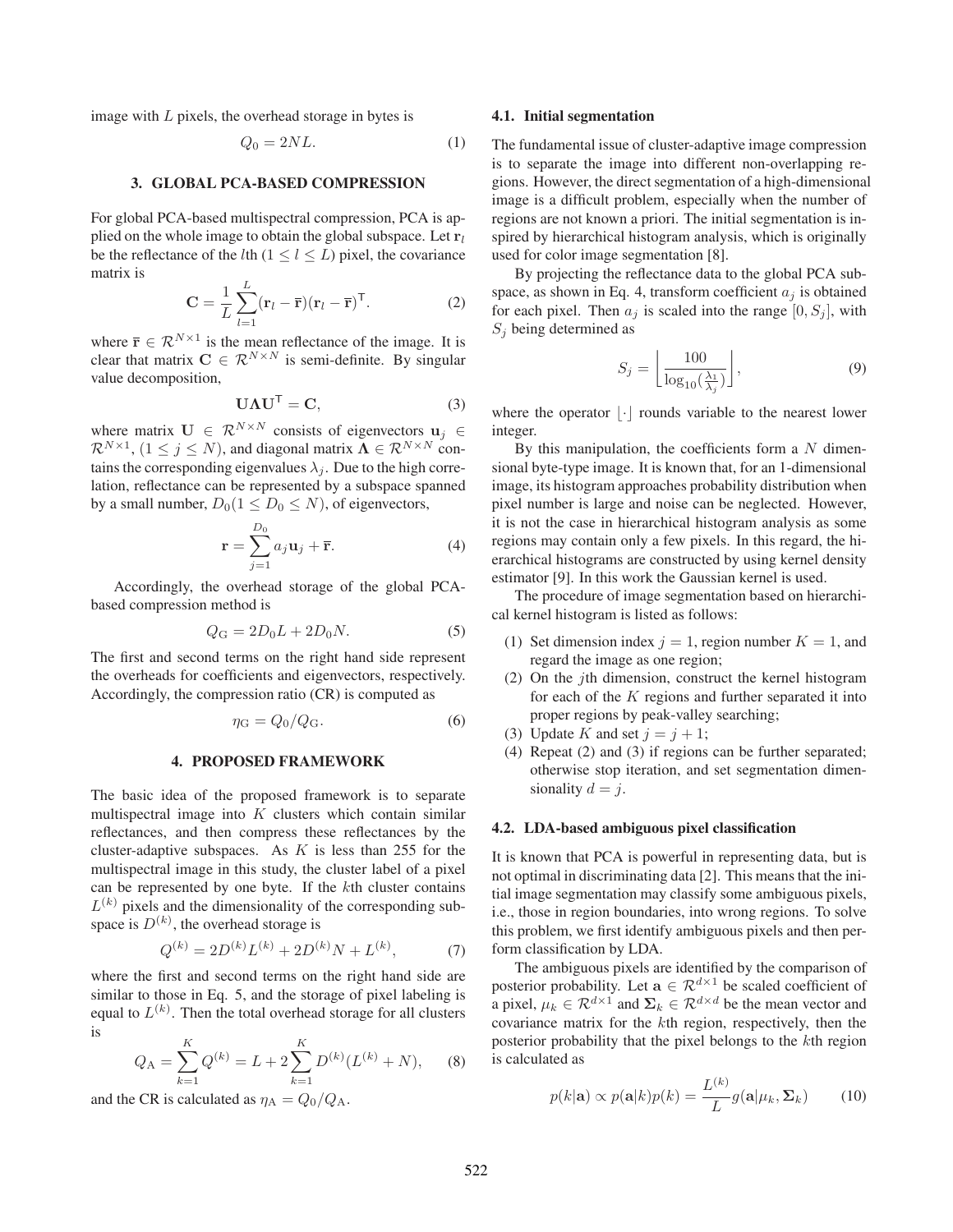where  $q(\cdot)$  is multivariate normal density, and  $L^{(k)}$  is the number of pixels in the kth region.

Suppose that, for a pixel,  $k_0$  is the region with maximum posterior probability. This pixel is judged to be unambiguous only if the following inequality is satisfied:

$$
p(k_0|\mathbf{a}) > \beta \cdot p(k|\mathbf{a}), \quad \forall \quad k \neq k_0,\tag{11}
$$

where parameter  $\beta$  controls the ambiguous level. Our investigation indicates that  $\beta = 2$  is appropriate.

In LDA, the unambiguous pixels are employed for training and the ambiguous pixels are for classifying. Let  $\mathbf{S}_{\text{B}} \in$  $\mathcal{R}^{N \times N}$  and  $\mathbf{S}_{\mathrm{W}} \in \mathcal{R}^{N \times N}$  be the between-class and within scatter matrices of the reflectance data, respectively, the optimal discriminant matrix  $\Phi \in \mathcal{R}^{N \times (K-1)}$  is calculated by minimizing

$$
J(\Phi) = \frac{\Phi^{\mathsf{T}} \mathbf{S}_{\mathcal{B}} \Phi}{\Phi^{\mathsf{T}} \mathbf{S}_{\mathcal{W}} \Phi},\tag{12}
$$

which is actually a generalized eigenvalue problem [2]. By projecting reflectances on to the subspace spanned by the column vectors of  $\Phi$  and then applying 1-NN algorithm, the ambiguous pixels are properly classified.



Fig. 1. Four of the multispectral images used in the experiments, illustrated in color for visualization.

### 4.3. Dimensionality

In color science, the difference between reflectance **r** and its reconstructed counterpart  $\hat{\bf r}$  is usually evaluated by the spectral root-mean-square (rms) error defined as

$$
\varepsilon = \left[ \frac{(\mathbf{r} - \hat{\mathbf{r}})^{\mathsf{T}} (\mathbf{r} - \hat{\mathbf{r}})}{N} \right]^{\frac{1}{2}}.
$$
 (13)

In cluster-adaptive compression, we need to determine the dimensionality  $D^{(k)}$  of each subspace under the required image quality that specified by rms error level. In practice, this

is reached in a reversed manner, by calculating rms errors under various dimensionality for each cluster [1]. It is noted that this procedure actually involves the decompression procedure under different dimensionality, and is computational expensive. Fortunately, our investigation indicates using only 20% uniformly sampled pixels are adequate to get the reliable distribution between rms error and dimensionality.

#### 4.4. Cluster splitting

It is possible that, under specified rms error level, the needed dimensionality for a certain cluster may be much larger than other clusters. To improve compression efficiency, we further check if further cluster splitting is necessary.

Suppose that region  $k$  is divided into two regions, i.e.,  $k_1$ and  $k_2$ , then the storage overhead after splitting is

$$
Q^{(k_1,k_2)} = L^{(k)} + 2(D^{(k_1)} + D^{(k_2)})(L^{(k)} + N). \tag{14}
$$

It is expected that the needed coefficient overhead after splitting may be less than the original one, but the cost of eigenvector overhead will increase. Hence we apply cluster splitting only when  $Q^{(k)} > Q^{(k_1, k_2)}$ .

#### 5. EXPERIMENTS

In the experiment we used about 20 multispectral images of knitting and printing textile fabrics, each with  $512 \times 512$  pixels. Four of these images, namely A, B, C, and D, are illustrated in Fig. 1. The compression efficiency of the global compression method and adaptive compression method (including initial segmentation and LDA clustering) are evaluated. In the adaptive method, the average dimensionality is calculated as  $\overline{D}_A = \sum_{k=1}^K \frac{L^{(k)}}{L} D^{(k)}$ .<br>The distributions of peak signal-

The distributions of peak signal-noise ratio (PSNR) and spectral rms error with respect to subspace dimensionality are shown in Fig. 2. When the dimensionality of subspaces becomes large, more variance in reflectance data can be represented by PCA. This results in the increase of PSNR and decrease of rms error when the dimensionality becomes high. It is obvious that the the adaptive method performs significantly better than the global one, in terms of both PSNR and rms error metrics. The improvement of LDA-clustering in the adaptive method over initial segmentation is also obvious. This improvement is obtained by the ability of LDA in classifying ambiguous pixels.

CR, which is related to number of clusters and dimensionality of subspaces, is an important metric for a compression method. Table 1 shows CRs of the two compression methods under different spectral rms error levels. The magnitude of CR is related to the spectral characteristics of the multispectral image. For example, as the colors in image B are not as distinct as in image A, more clusters and higher subspace dimensionality are needed in compression, which results in a lower CR for image B. It is clear that the CRs of the adaptive